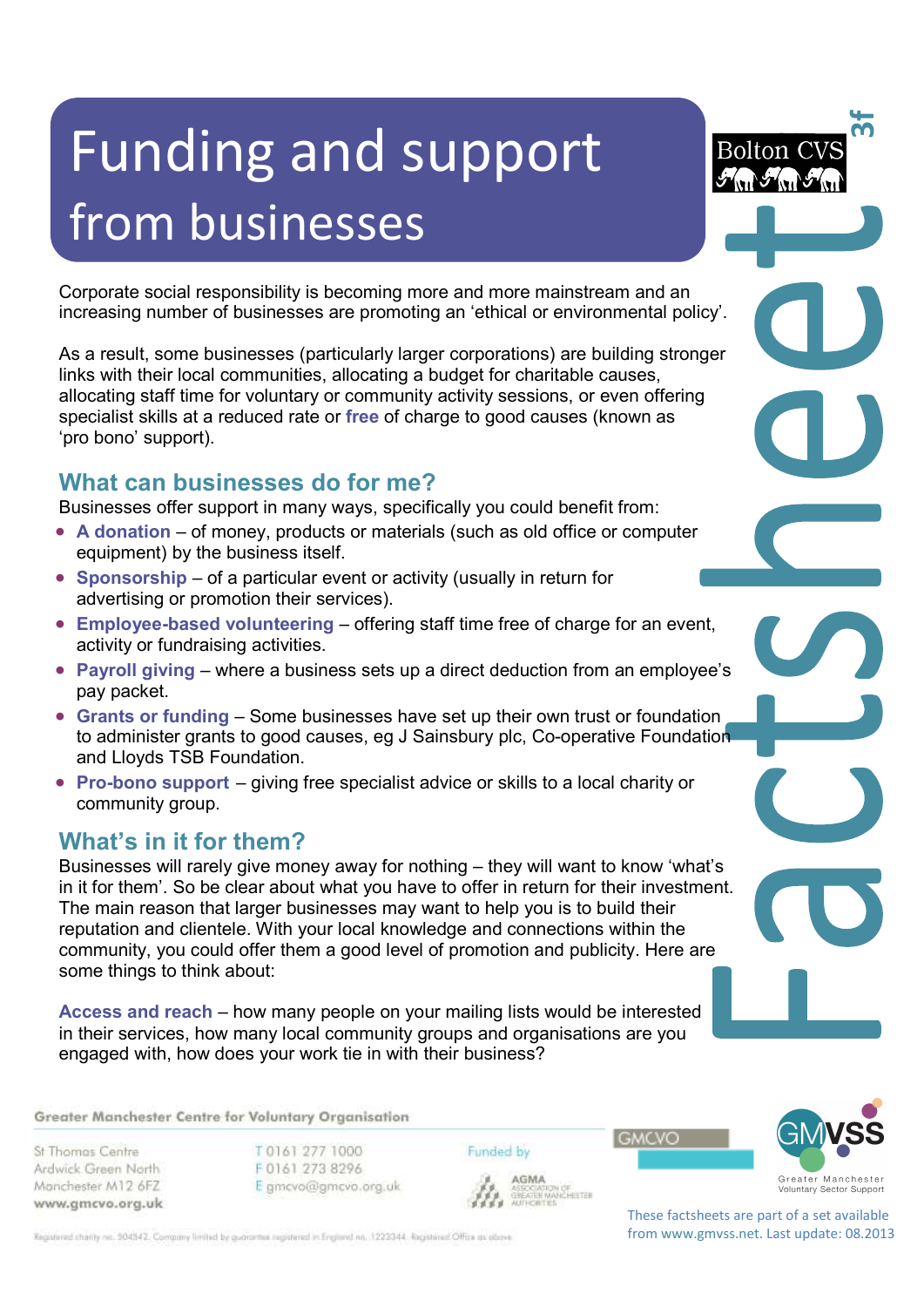# This factsheet is for guidance only - see terms of use, copyright and disclaimer on www.gmvss.net/terms

**Newsletters** – If you put an article or advert in your newsletter, how many people would read it? Which areas does it cover? What type of audience are you looking at?

**Your group or organisation** – Could your members, staff or volunteers (or their families) benefit from the services that the business offers?

#### **How should we approach them?**

**Always do your research** – Identify which businesses might support your community activities. Go onto their websites to see if they have a policy on supporting local charities, and see if there are businesses that are already involved in your local area. Find out what works from the existing support that is being offered.

# **Key Words**

**Corporate Social Responsibility (CSR)** – how companies manage the business processes to produce an overall positive impact on society

**Pro bono** – businesses or professionals with specialist skills offering their time free of charge to good causes

**Target your approach** – don't send circular letters to a random list of businesses. Use your research, make it personal and target appropriate businesses that may be interested in your cause. What information can you find out about the business? Is there a process or timetable for sending in applications or a preferred method of getting in touch? Would they be interested in visiting your group?



Source: www.mallenbaker.net/csr/definition.php

Make use of any existing contacts through your organisation (does anyone in your organisation already have connections with a particular business that you can utilise? Approach businesses that have products or services related to your organisation (such as a toy business if you are a mother and toddler group).

**Getting in touch** – Find out who is responsible for dealing with charitable appeals (their name, a job title and any information you could use that might help to build your case). Initial contact is often best done over the telephone, especially with local businesses. Tell them who you are and what you do and ask if you can write to them. Be brief, straight to the point and professional. You might want to emphasise any benefits they will get from supporting your organisation – what's in it for them? Be clear and specific about why you need the money

**GMCVO** 

and what it would be spent on. Think about what you want from them, if you are asking for a donation, tell them how much you need to raise and the number of donations you need to reach that total.

Greater Manchester Centre for Voluntary Organisation

St Thomas Centre Ardwick Green North Manchester M12 6FZ www.gmcvo.org.uk T 0161 277 1000 F0161 273 8296 E gmcvo@gmcvo.org.uk





Voluntary Sector Support

These factsheets are part of a set available from www.gmvss.net. Last update: 08.2013

Registered charity no. 504542. Company limited by guarantee registered in England no. 1223344. Registered Office as obove